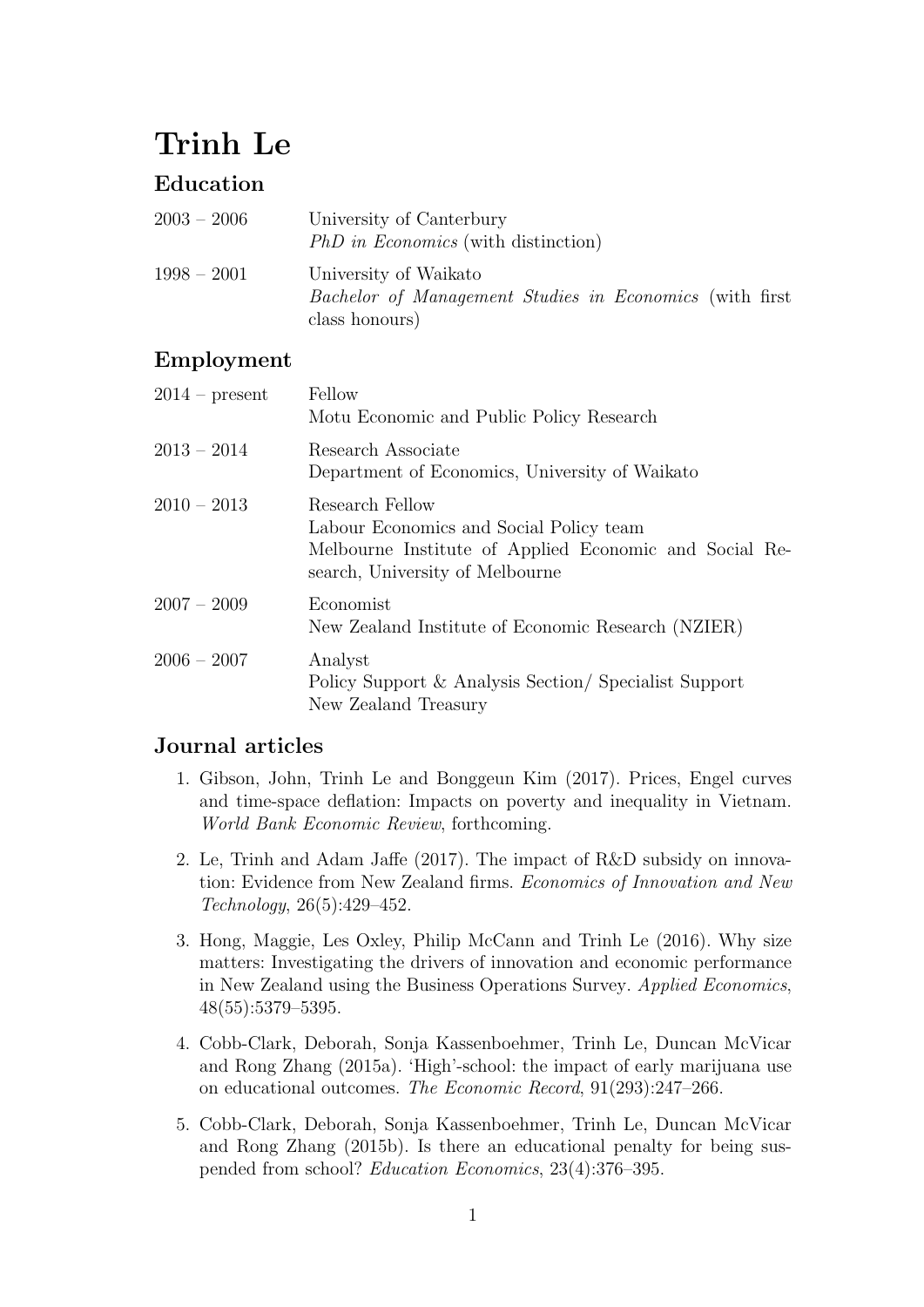- 6. Kalb, Guyonne, Trinh Le and Felix Leung (2015). Outcomes of teenage mothers in the first years after birth. Australian Journal of Labour Economics, 18(3):255–279.
- 7. Hunter, Boyd, Guyonne Kalb and Trinh Le (2014). Do age and experience always go together? The example of indigenous employment. Australian Journal of Labour Economics, 17(2):67–85.
- 8. Kalb, Guyonne, Trinh Le, Boyd Hunter and Felix Leung (2014). Identifying important factors for closing the gap in labour force status between indigenous and non-indigenous Australians. The Economic Record, 90(291):536– 550.
- 9. Le, Trinh, John Gibson and Steven Stillman (2012). Wealth and saving in New Zealand: Evidence from the longitudinal Survey of Family, Income and Employment. New Zealand Economic Papers, 46(2):93–118.
- 10. Gibson, John, Chris Hector and Trinh Le (2009). The distributional impact of KiwiSaver incentives. Social Policy Journal of New Zealand, 36:111–129.
- 11. Le, Trinh, Grant Scobie and John Gibson (2009). Are kiwis saving enough for retirement? New Zealand Economic Papers, 43(1):3–19.
- 12. Gibson, John, Steven Stillman and Trinh Le (2008). CPI bias and real living standards in Russia during the transition. Journal of Development Economics, 87(1):140–160.
- 13. Oxley, Les, Trinh Le and John Gibson (2008). Measuring human capital: Alternative methods and international evidence. Korean Economic Review, 24(2):283–344.
- 14. Gibson, John, Trinh Le and Steven Stillman (2007). What explains the wealth gap between immigrants and the New Zealand born? New Zealand Economic Papers, 41(2):131–162.
- 15. Gibson, John, Grant Scobie and Trinh Le (2006). Household bargaining over wealth and the adequacy of women's retirement incomes. Feminist Economics, 12(1–2):221–246.
- 16. Le, Trinh, John Gibson and Les Oxley (2006). A forward-looking measure of the stock of human capital in New Zealand. The Manchester School, 74(5):593–609.
- 17. Le, Trinh, John Gibson and Les Oxley (2005). Measuring the stock of human capital in New Zealand. Mathematics and Computers in Simulation, 68(5):484–497.
- 18. Le, Trinh, John Gibson and Les Oxley (2003). Cost- and income-based measures of human capital. Journal of Economic Surveys, 17(3):271–307.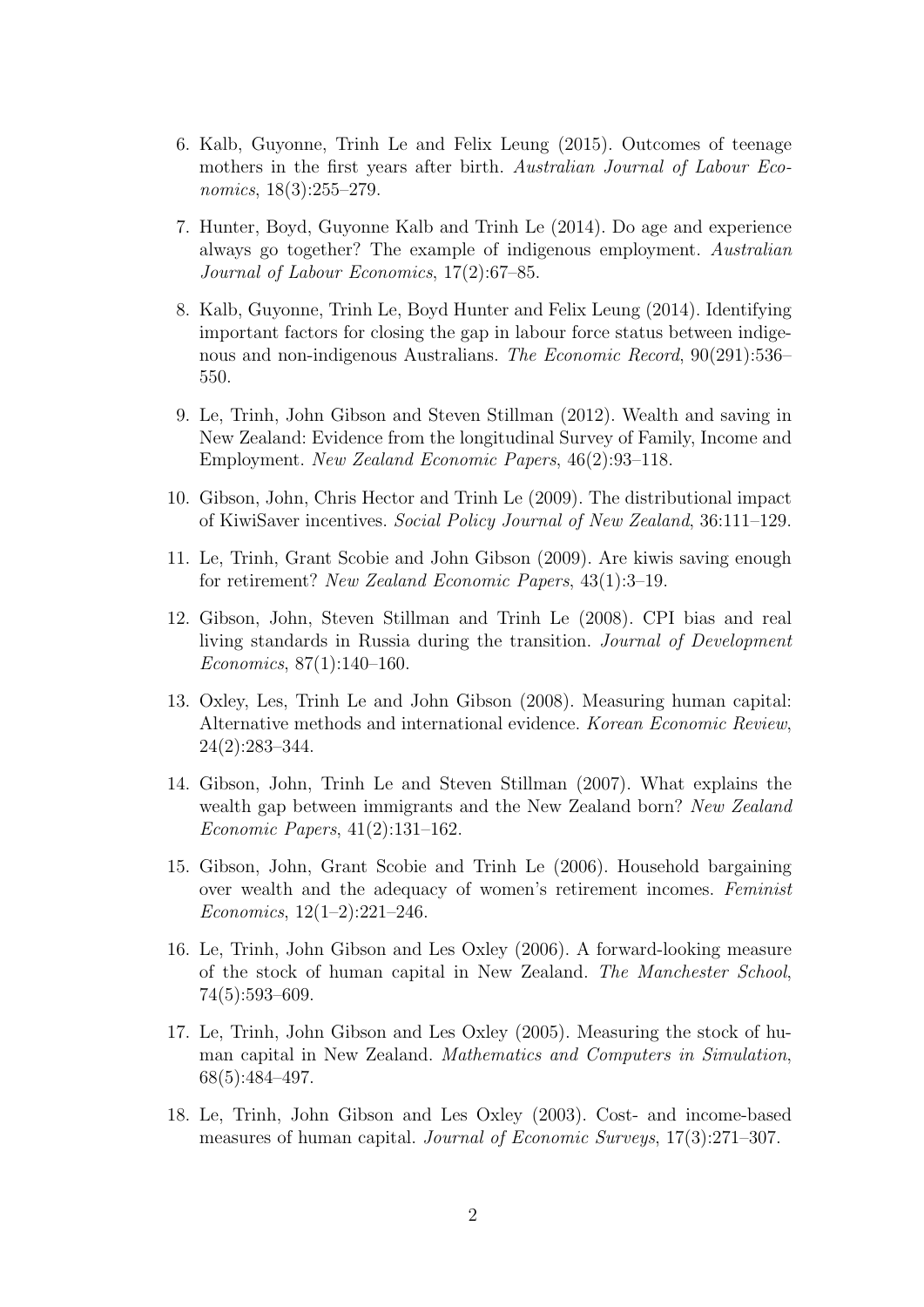#### Book

1. Scobie, Grant, John Gibson and Trinh Le (2005). Household Wealth in New Zealand. Institute of Policy Studies, Wellington.

#### Working papers

- 1. Mare, David, Trinh Le, Richard Fabling and Nathan Chappell (2017). Productivity and the allocation of skills. Working Papers 17/04, Motu Economic and Public Policy Research. [http://ideas.repec.org/p/mtu/](http://ideas.repec.org/p/mtu/wpaper/17_04.html) [wpaper/17\\_04.html](http://ideas.repec.org/p/mtu/wpaper/17_04.html).
- 2. Jaffe, Adam, Trinh Le and Nathan Chappell (2016). Productivity distribution and drivers of productivity growth in the construction industry. Working Papers 16/08, Motu Economic and Public Policy Research. [http://ideas.repec.org/p/mtu/wpaper/16\\_08.html](http://ideas.repec.org/p/mtu/wpaper/16_08.html).
- 3. Carter, Kristie, Penny Mok and Trinh Le (2014). Income mobility in New Zealand. Working Paper 14/15, New Zealand Treasury, Wellington. [https:](https://ideas.repec.org/p/nzt/nztwps/14-15.html) [//ideas.repec.org/p/nzt/nztwps/14-15.html](https://ideas.repec.org/p/nzt/nztwps/14-15.html).
- 4. Le, Trinh (2013). Does participation in extracurricular activities reduce engagement in risky behaviours? Working Papers 35/13, Melbourne Institute of Applied Economic and Social Research. [https://ideas.repec.org/p/](https://ideas.repec.org/p/iae/iaewps/wp2013n35.html) [iae/iaewps/wp2013n35.html](https://ideas.repec.org/p/iae/iaewps/wp2013n35.html).
- 5. Stillman, Steven, Trinh Le, John Gibson, Dean Hyslop and Mare, David (2012). The relationship between individual labour market outcomes, household income and expenditure and inequality and poverty in New Zealand from 1983 to 2003. Working Papers 12/02, Motu Economic and Public Policy Research. [http://ideas.repec.org/p/mtu/wpaper/12\\_02.html](http://ideas.repec.org/p/mtu/wpaper/12_02.html).
- 6. Gibson, John and Trinh Le (2008). How much new saving will KiwiSaver produce? Working Papers in Economics 08/03, University of Waikato, Department of Economics. [http://ideas.repec.org/p/wai/econwp/08-03.](http://ideas.repec.org/p/wai/econwp/08-03.html) [html](http://ideas.repec.org/p/wai/econwp/08-03.html).
- 7. Le, Trinh (2007). Does New Zealand have a household savings crisis? Working Paper 07/01, New Zealand Institute of Economic Research, Wellington. <http://ideas.repec.org/p/eab/macroe/23081.html>.
- 8. Scobie, Grant, Trinh Le and John Gibson (2007). Housing in the household portfolio and implications for retirement saving: some initial finding from SOFIE. Treasury Working Paper Series 07/04, New Zealand Treasury. <http://ideas.repec.org/p/nzt/nztwps/07-04.html>.

#### Newspaper articles

KiwiSaver: just another merry-go-round

National Business Review, Thursday 8 May 2008, online [http://www.nbr.](http://www.nbr.co.nz/comment/trinh-le/kiwisaver-just-another-money-go-round) [co.nz/comment/trinh-le/kiwisaver-just-another-money-go-round](http://www.nbr.co.nz/comment/trinh-le/kiwisaver-just-another-money-go-round)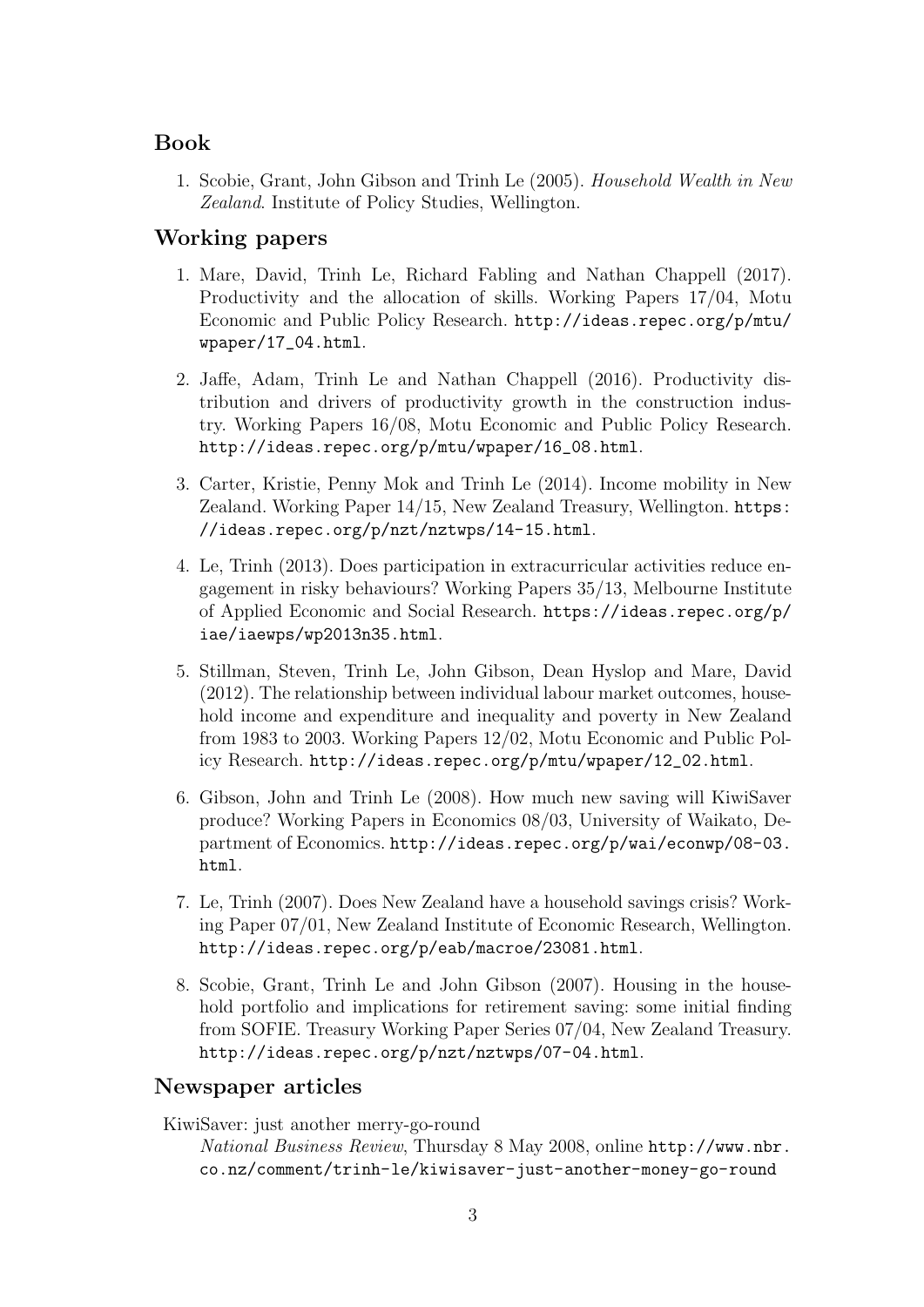OECD ladder too steep for New Zealand to climb

National Business Review, Friday 24 October 2008, page 10 [http://www.](http://www.nbr.co.nz/article/oecd-ladder-too-steep-nz-climb-36901) [nbr.co.nz/article/oecd-ladder-too-steep-nz-climb-36901](http://www.nbr.co.nz/article/oecd-ladder-too-steep-nz-climb-36901)

#### Presentations

| May 2016 | LEANZ (seminar)<br>The impact of $R\&D$ subsidy on innovation: Evidence from<br>New Zealand firms                                                                                                                            |
|----------|------------------------------------------------------------------------------------------------------------------------------------------------------------------------------------------------------------------------------|
| Feb 2016 | Productivity Commission (workshop)<br>Productivity and the allocation of skills                                                                                                                                              |
| Apr 2015 | Productivity Commission (workshop)<br>The impact of $R\&D$ subsidy on innovation: a study of New<br>Zealand firms                                                                                                            |
| Feb 2013 | Melbourne Institute of Applied Economics and Social Re-<br>search, Melbourne (seminar)<br>Does participation in extracurricular activities reduce engage-<br>ment in risky behaviours?                                       |
| Dec 2012 | Social Policy Research Services Seminar, Department of Ed-<br>ucation, Employment and Workplace Relations, Canberra<br>Decomposing differences in labour force status between indige-<br>nous and non-indigenous Australians |
| Nov 2012 | Australian Labour Market Research Workshop, Perth<br>The impact of suspension from school on educational outcomes                                                                                                            |
| Sep 2012 | Centre for Aboriginal Economic Policy Research, Australian<br>National University, Canberra (seminar)<br>Decomposing differences in labour force status between indige-<br>nous and non-indigenous Australians               |
| Jul 2012 | Econometric Society Australasian Meeting, Melbourne<br>Decomposing differences in labour force status between indige-<br>nous and non-indigenous Australians                                                                 |
| Jun 2012 | European Society for Population Economics Conference,<br>Berne<br>Impact of school starting age: Evidence from Australia                                                                                                     |
| Jun 2012 | Melbourne Institute of Applied Economics and Social Re-<br>search, Melbourne (seminar)<br>Decomposing differences in labour force status between indige-<br>nous and non-indigenous Australians                              |
| Apr 2012 | Department of Education, Employment and Workplace Rela-<br>tions, Canberra<br>The impact of 'middle-years' experience on youth outcomes                                                                                      |